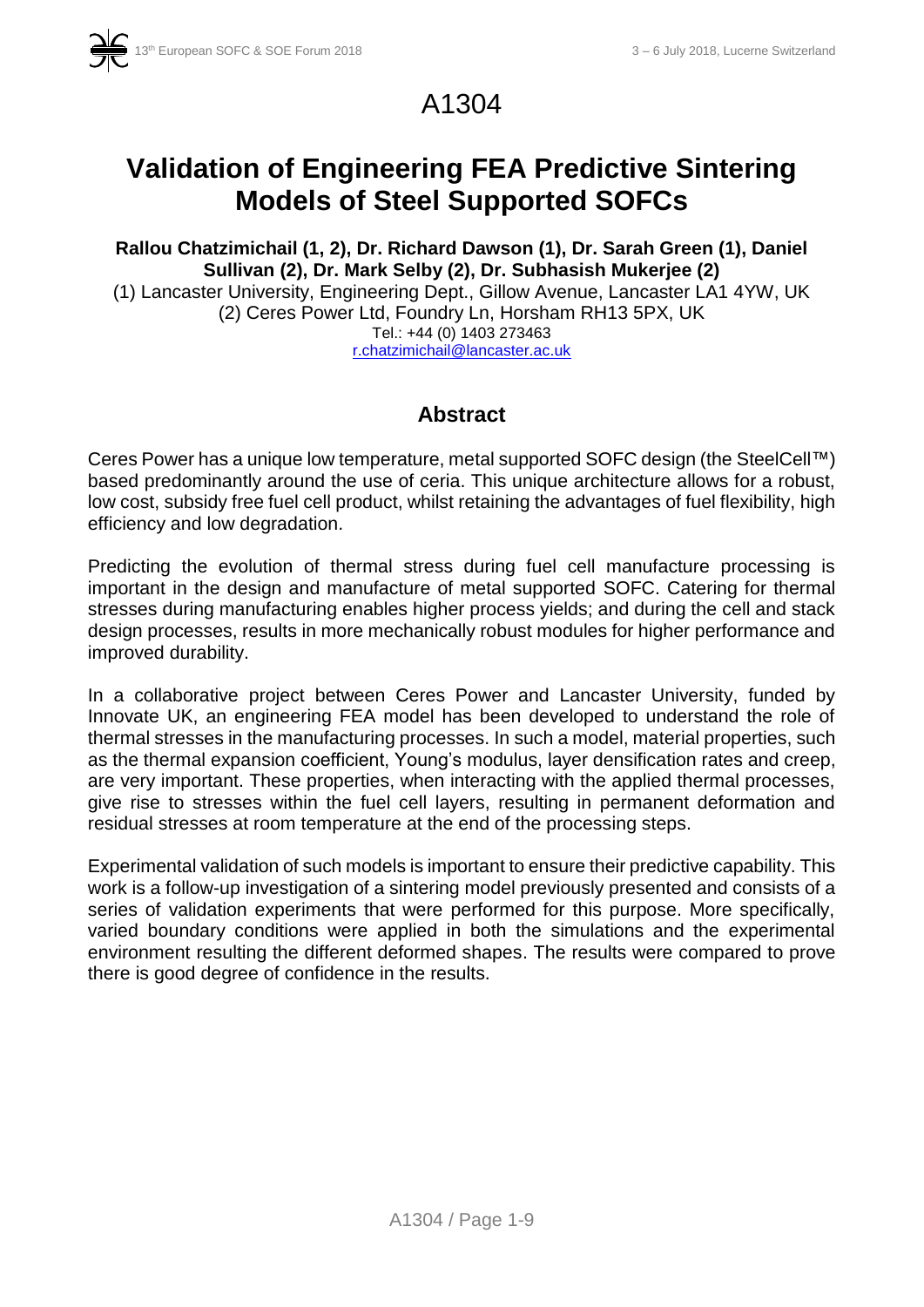## **Introduction**

The combination of low operating temperature (and thus the ability to use low-cost materials in the stack and balance of plant (BOP)), metal support and careful optimisation of the microstructure of the ceramic layers in the SteelCell™ allows for low cost stack and BOP components and state-of-the-art robustness to real-world operating conditions, whilst maintaining high efficiency using real world fuels.

More specifically, the SteelCell™ consists of a ferritic stainless steel foil, which is perforated to create a gas permeable central region surrounded by an impermeable outer region. A thick-film cermet anode is deposited over the perforated region of the substrate, but not on the impermeable surround, delimiting the active area of the cell. An electrolyte is deposited over the anode and overlaps onto the surrounding steel, forming a seal around the edge of the anode. The electrolyte is a composite structure consisting of a thick-film CGO layer, which provides mechanical integrity and gas-tightness, a thin-film electron blocking layer to block electronic conductivity through the mixed-conducting CGO, and a thin film CGO layer providing a barrier layer between the composite electrolyte and the cathode. The cathode has a conventional structure of a thin active layer where the oxygen reduction reaction occurs and a thicker bulk layer for current collection. The cathode electro-catalyst and current collector are perovskites; the exact choice of perovskites contributes significantly to the outstanding stability of the cells to thermal cycling. The combination of these materials allows the SteelCell™ to operate at low temperatures (500 – 620 °C) compared to conventional SOFCs, but also have great mechanical robustness, whilst maintaining high volumetric power density (Figure 1).

One of the main reasons that the SteelCell™ is so robust is its unique manufacturing process. The combination of materials preparation and processing give the SteelCell™ high mechanical stability and performance. Understanding the stress evolution and distribution during manufacturing as well as the residual stresses after is very important, because it gives an insight to how the cell will behave under the desired operating conditions, further enhancing the rapid development of the Ceres Power products [1, 2].

For this work, thermal treatment of the SteelCell™ was simulated by means of Finite Element Analysis. The aim was to understand how the cell deforms under different constraints when exposed to high temperatures.



Figure 1 Schematic representation of a Ceres Power SteelCell™.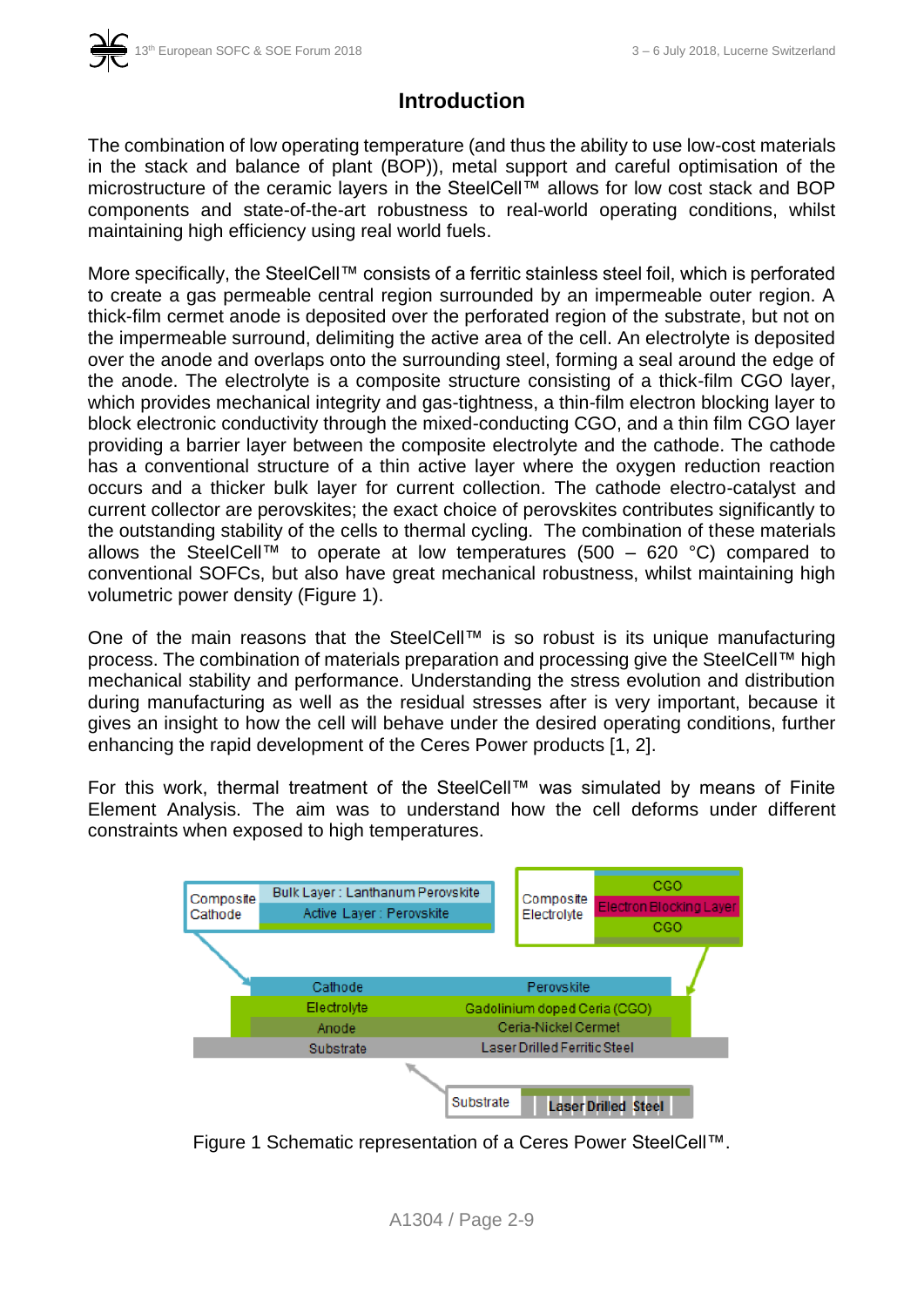

## **1. Simulation Approach**

There has been a lot of FEA development on predicting mechanical conditions of SOFC stacks in large scale trials, as rapid failure, thermal cycling intolerance and step change in electrochemical performance have been observed, which seemed to be linked to poor mechanical structure [3]. However, most of these models assume stress-free initial conditions, leading to inaccurate results.

The use of Finite Element Analysis is very important for understanding SOFC development. Since the SteelCell™ is a combination of a metal substrate and ceramic layers with different thicknesses, it is essential to have an insight of how these materials behave at high temperatures. The results of such simulations can be used as an input to large scale models resulting in better accuracy.

The model was built to successfully converge and also be computationally efficient. The layers that are simulated are the substrate, anode and thick-film electrolyte layer. These layers constitute the most significant parts of the cell, the successful formation of which largely dictates its overall form. Therefore, the simulation primarily concentrated on the formation of these layers and the results presented here exclude the remaining processing steps towards the full cell.

The models created to predict such distortion [2], were modified to represent a SteelCell™. More specifically, the geometry was edited and different boundary conditions were applied. The validation was focused on measuring permanent deformation of the cell and compare it with simulation results.

### **2. Simulations**

The software used for the presented simulations is ABAQUS. The details of the model's setup are presented below.

#### Geometry / Assembly

A simplified SteelCell™ geometry (Part) was imported in the software, where all round entities and minor details were removed.

The Part was placed on a flat rigid surface through the whole simulation.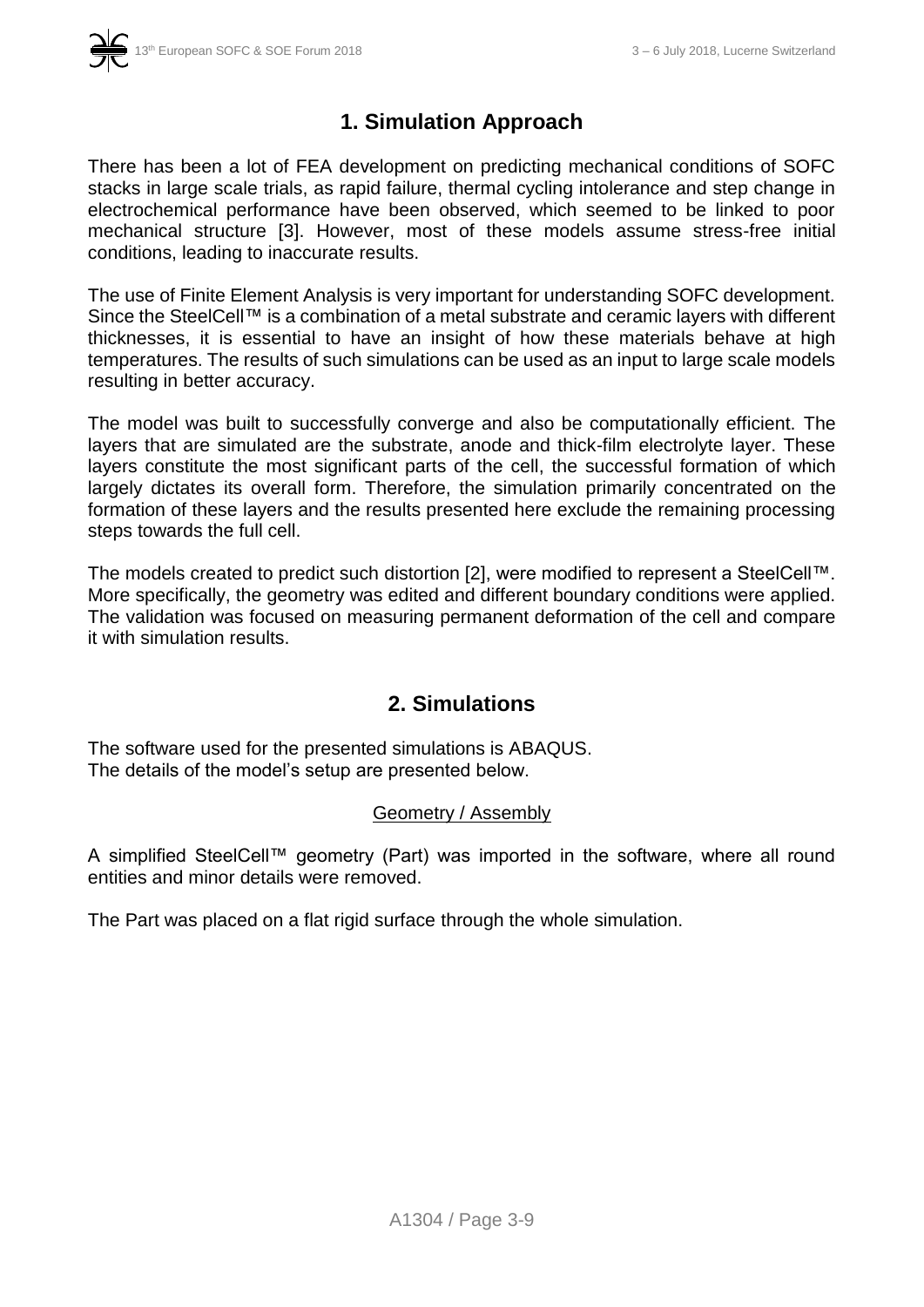



Figure 1 Simulation assembly.

#### **Steps**

As the ceramics become denser during high temperatures, it is very important to understand how the steel behaves during this process. To ensure that the simulation runs without computational problems, in this modelling experiment the end temperatures are achieved in steps. This is a sample thermal treatment to validate the engineering model, rather than the actual cell manufacturing process.

#### **Interactions**

ABAQUS captures the frictional interaction and hard contact between the cell and the rigid surface that the cell is placed on during processing.

#### Boundary Conditions

To minimise the need for computational resources, symmetry boundary conditions were applied on the Y axis (half symmetry) for all the simulations.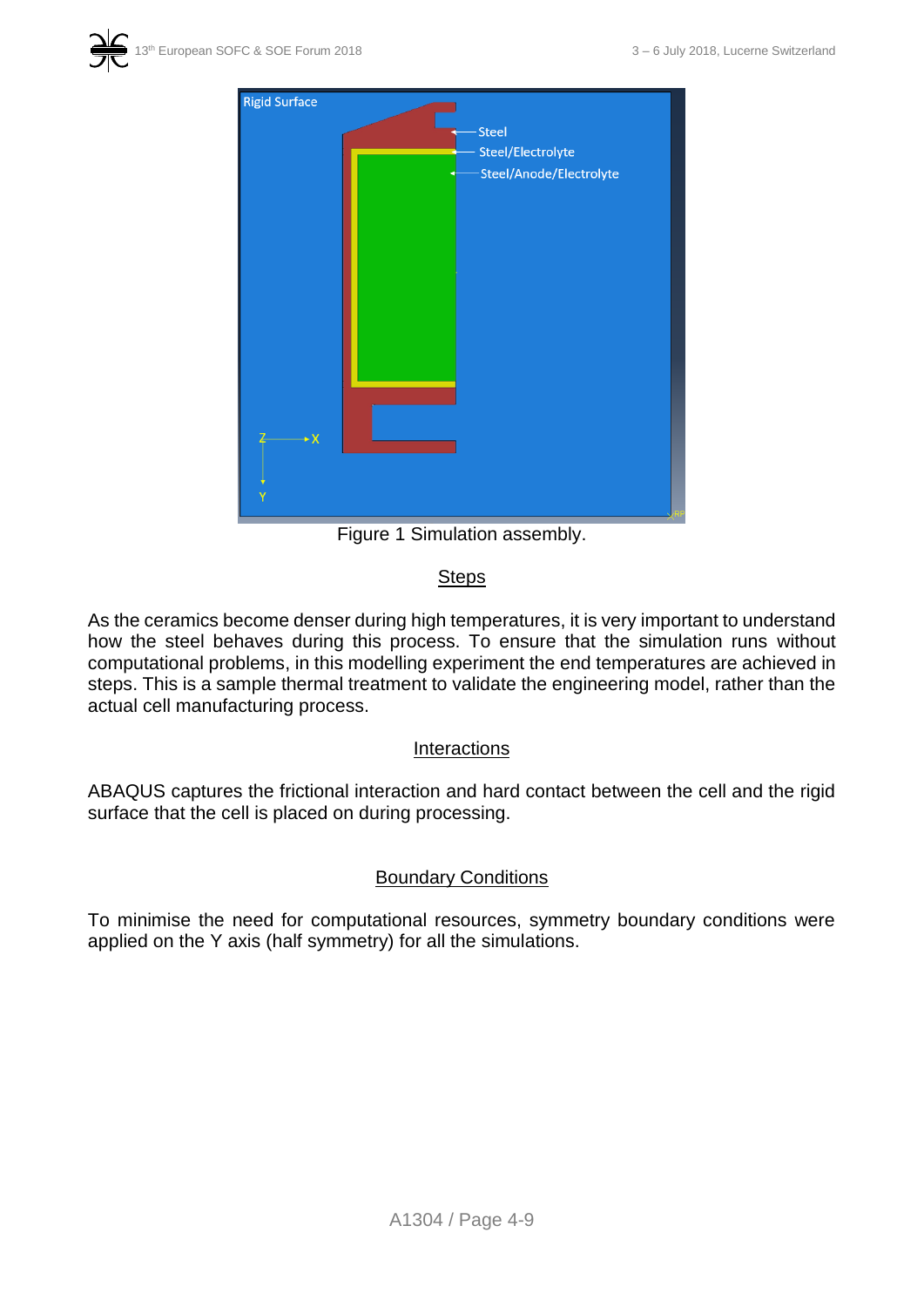



Figure 2 Boundary condition.

Different boundary conditions were applied to understand how constraints affect distortion when non-densified thin ceramic layers are fired at high temperature and to enable improved validation of the model. More specifically, three different constraints were applied as shown below.



Figure 3 Constraints.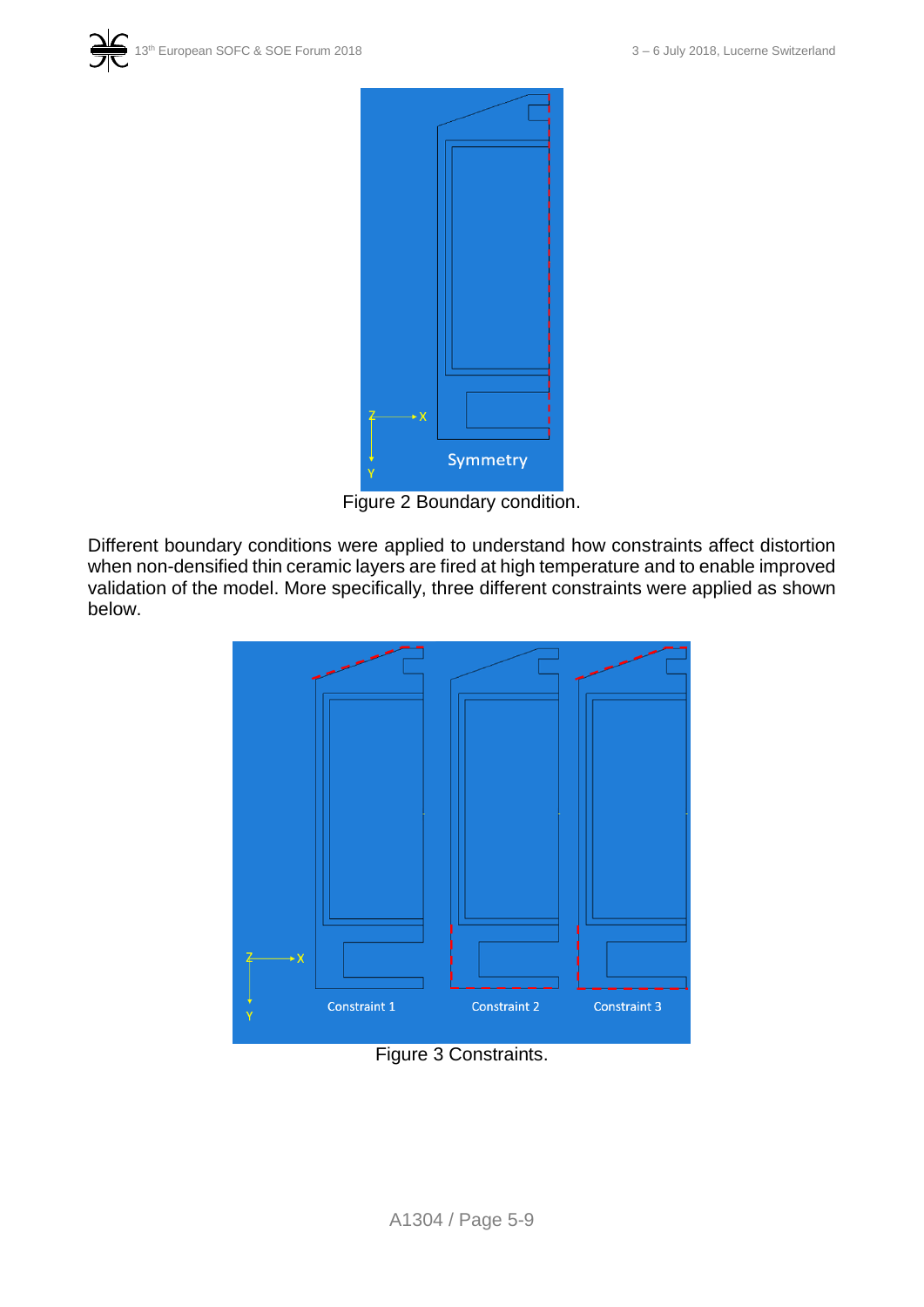#### **Materials**

By identifying the critical material properties this simulation effectively captures the evolution of layer deformation during firing. For the purposes of this work the properties of the following materials were measured using proprietary techniques:

- Anode: CGO based NiO ceramic
- Electrolyte: CGO based ceramic
- Substrate: Ferritic steel [2].

## **3. Experiments**

To validate the predictability of the described model, cells were placed in a chamber furnace and fired to the temperature profile used for the simulations.

The same constraints as in the simulations were applied. A suitably capable measurement process was applied to produce 3D surface graphs. These graphs were used to map the distortion of the real parts and compare it with the simulation results.

### **4. Results**

The permanent deformation of the cell after a thermal process was studied, as this result can easily be used for correlation purposes. As mentioned above, the simulations were run for the three different constraint sets, which were applied on real test parts. 3D surface graphs of the whole part were created from the data gathered after the experiments. Due to the complexity of the measurements, not all noise could be removed from the experimental graphs.

The following figures show that the experimental data is in good agreement with the simulation results.

In Figure 4 the constraint is applied at the upper end (side marked as A) of the cell, which results in displacement of the outer side and the lower end (side marked as B). This is also shown in the 3D surface graph obtained from the experiments.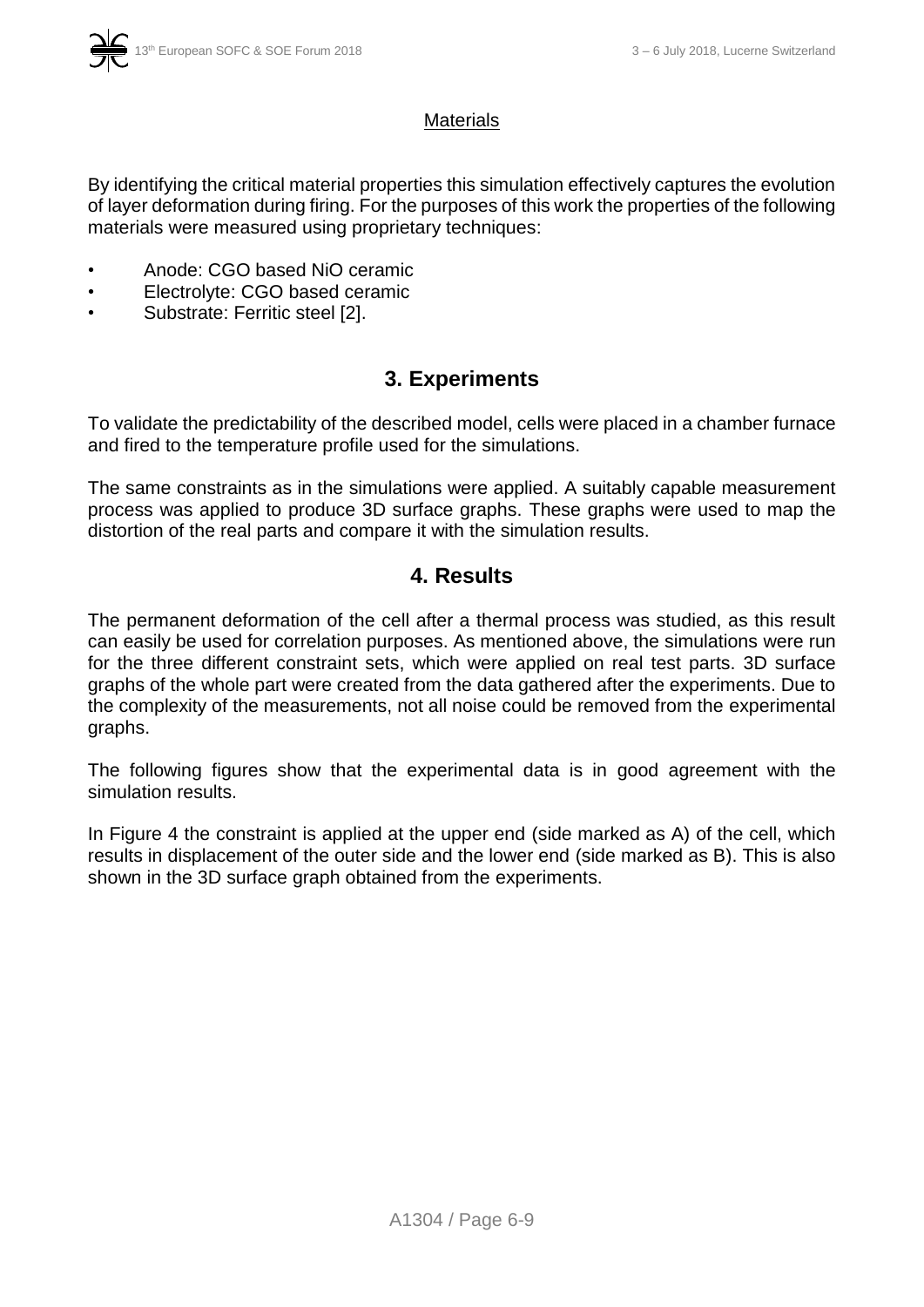



Figure 4 Constraint 1: 3D surface plot and simulation results.

Similarly, in Figure 5 the outer side, as well as the upper end (A) of the cell are distorted. Finally, in Figure 6, where both the ends of the cell (A and B) are constrained, only the outer sides of the cell are distorted.



Figure 5 Constraint 2: 3D surface plot and simulation results.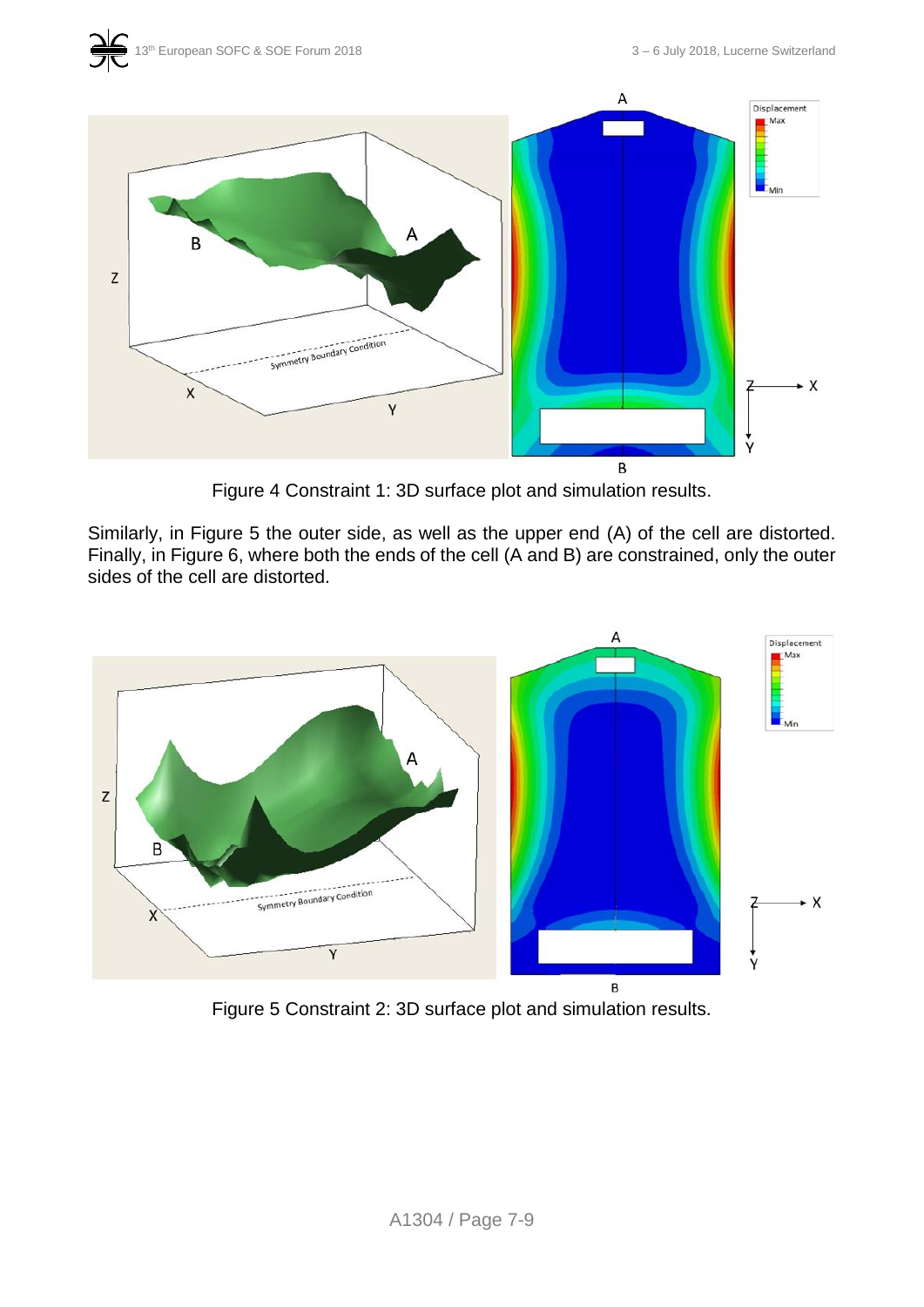



Figure 6 Constraint 3: 3D surface plot and simulation results.

As the ceramic particles sinter together, the ceramic layers shrink, causing residual stresses, leading to permanent deformation of the steel. Depending where the constraints are during a thermal process the distortion differs, but the centre of the cell remains un-distorted in all three examples. These are examples of how this modeling tool can be used to predict distortions of the SteelCell™ from the manufacturing processes used.

### **5. Conclusions**

In summary, this paper demonstrates the predictive capability of the developed FEA engineering model using experimental data performed to validate the presented simulations. This model has huge advantages in enhancing and understanding the behaviour of the SteelCell™ at high temperatures. The demonstrated capability can be used towards the optimisation of thermal processes, such as manufacturing, as well as feeding into future process and cell designs. Such models and techniques are being developed at Ceres Power and are used towards next generations of steel cells to reduce process waste in a lean manufacturing environment.

### **6. Further Work**

To further enhance the predictability of the presented model, further measurements and experiments can be performed. More specifically, the stresses in ceramic layers after thermal processing are of great interest to improve the validity of the model. By validating the residual stresses predicted from simulations, this predictive tool becomes more valuable as it will increase the confidence and accuracy of the results for any future cell and manufacturing design.

### **Acknowledgments**

This research is part of the KTP project between Lancaster University and Ceres Power Ltd and was partially funded by Innovate UK.